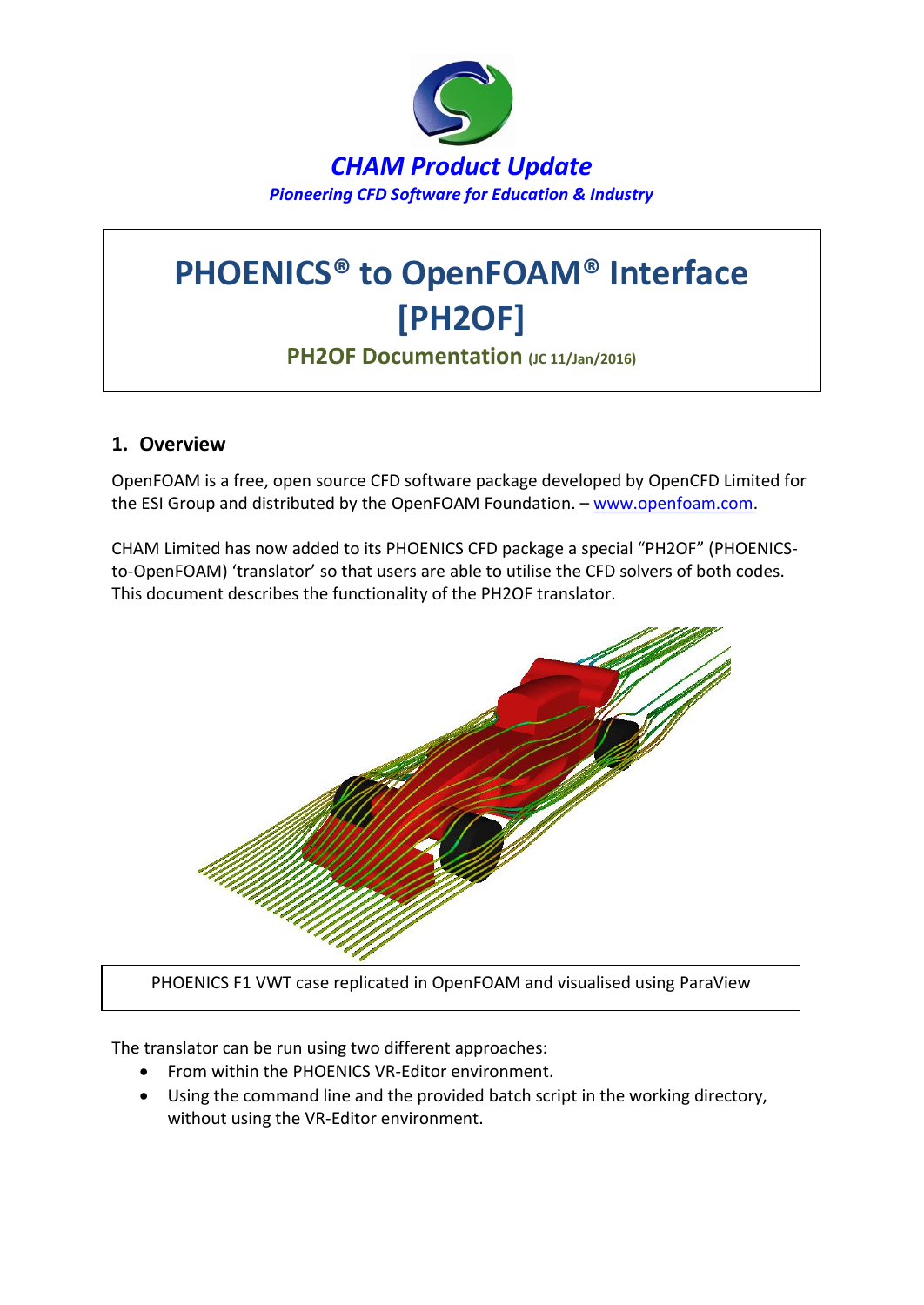

## **2. How to use PH2OF**

## **2.1 Within VR-Editor**

The simulation can be set up as a New Case in the usual manner within the VR-Editor. Alternatively, pre-existing library cases can be loaded from the PHOENICS libraries.

For cases that contain facetted objects (objects that have faces not aligned with the grid lines), it is important that 'Additional individual STL output' is activated in VR-Editor. Also, the probe monitor must be positioned within the fluid region of the grid.

Optionally, 'Additional STL single-file output' can be selected to output all domain objects in a single STL file, whilst 'Additional VTK output' will output the results of a PHOENICS-EARTH simulations in VTK format. This enables PHOENICS-EARTH results to be viewed in ParaView®, alongside OpenFOAM results. ParaView is an open-source, multi-platform data analysis and visualization application available from Kitware Inc – www.paraview.com.

| PHOENICS - VR Editor August 2015 Single Precision - 32 bit                |                                                                                                         |   |                                                                                  |
|---------------------------------------------------------------------------|---------------------------------------------------------------------------------------------------------|---|----------------------------------------------------------------------------------|
| Settings View Run<br><b>File</b>                                          | Options<br>Compile Build<br>Help                                                                        |   |                                                                                  |
| $\mathcal{C}$ H $\mathcal{B}$ 0 $\mathcal{B}$ $\mathcal{C}$ $\mathcal{C}$ | Solver Monitor Options<br><b>Run Version</b><br><b>Select Private Solver</b>                            |   | " D A V A U H<br>$\overline{\phantom{a}}$ o $\overline{\phantom{a}}$<br>¦" ਨ   ∎ |
|                                                                           | Change Working Directory<br><b>Phoenics Environment Setting</b><br>Use PQ1 Editor<br><b>File Format</b> |   |                                                                                  |
|                                                                           | <b>Hardware Acceleration</b><br>Change Font<br><b>Background Colour</b><br><b>Clear Textbox content</b> |   |                                                                                  |
|                                                                           | <b>Addional Interfaces</b>                                                                              | ▶ | <b>Additional Tecplot Output</b>                                                 |
|                                                                           |                                                                                                         |   | <b>Additional FieldView Output</b>                                               |
|                                                                           |                                                                                                         |   | <b>Additional VTK Output</b><br>✓                                                |
|                                                                           |                                                                                                         |   | Additional STL single-file Output<br>✓                                           |
|                                                                           |                                                                                                         |   | Additional individual STL Output<br>✓                                            |
|                                                                           |                                                                                                         |   |                                                                                  |

PHOENICS and OpenFOAM deal with facetted objects using different approaches. PHOENICS uses the PARSOL cut-cell technique, which automatically takes account of facetted objects on a structured grid.

OpenFOAM adapts the VR-generated grid to fit the contours of a facetted object. There is an option to refine the grid near facetted object surfaces by setting the appropriate refinement level. This achieved by setting the variable, ISG1 in the 'PIL Command' box of the 'GROUND' tab within the PHOENICS VR-Editor (e.g. ISG1=2 for 2 levels of refinement). See below.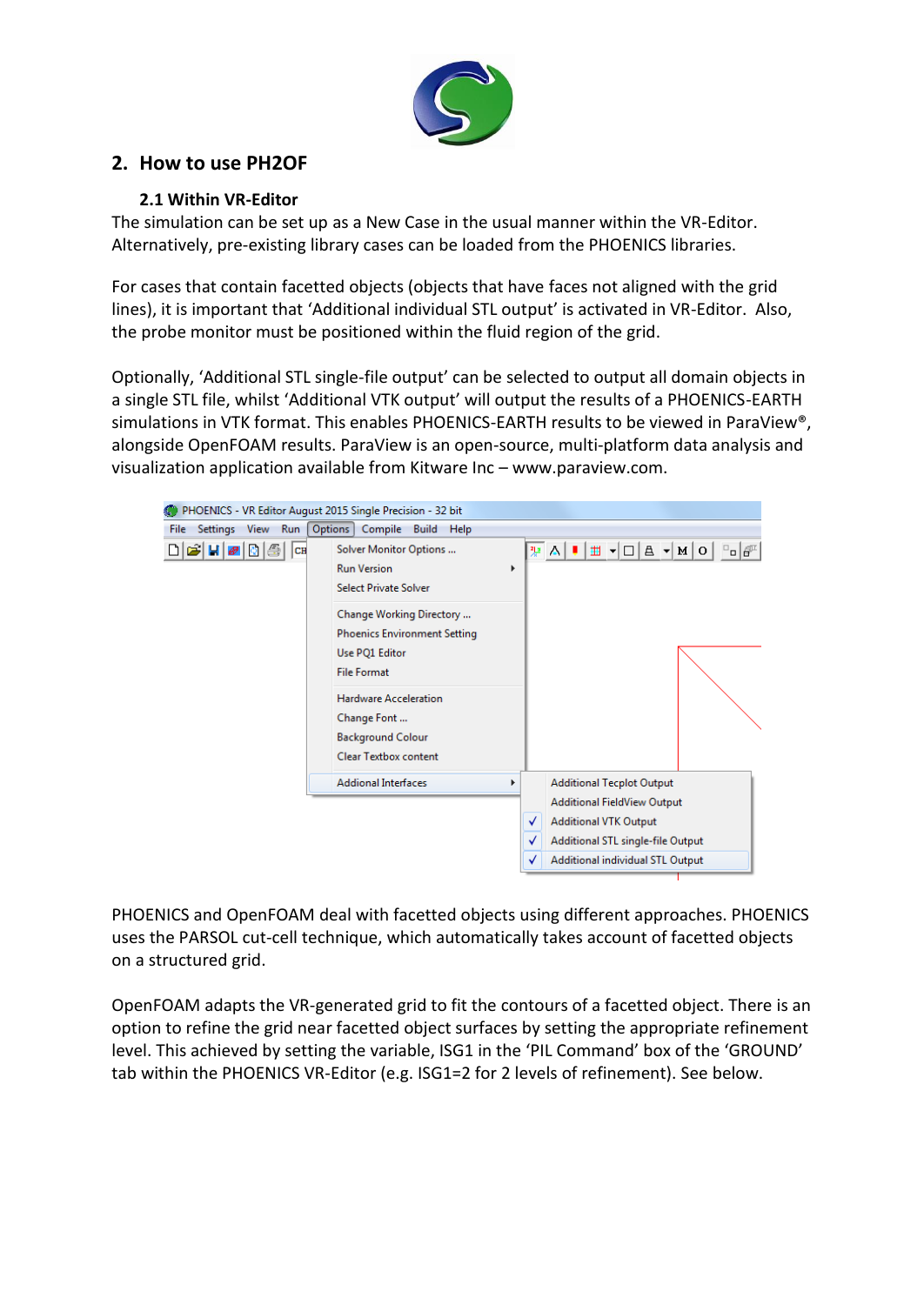| <b>Domain Settings</b>          | $\frac{2}{3}$<br>$-\mathbf{z}$                                                                                    |
|---------------------------------|-------------------------------------------------------------------------------------------------------------------|
|                                 |                                                                                                                   |
| Geometry                        | Models<br>Initialisation<br>Properties<br>Help<br>Top menu                                                        |
| <b>Sources</b>                  | Numerics<br><b>GROUND</b><br>Output                                                                               |
|                                 |                                                                                                                   |
|                                 | Use PLANT to prepare GROUND coding<br><b>OFF</b>                                                                  |
| InForm Group 19                 | Edit InForm 19                                                                                                    |
| Debug settings                  |                                                                                                                   |
|                                 |                                                                                                                   |
| READQ1                          | USEGRD $\nabla$<br>USEGRX $\overline{\mathbf{v}}$<br><b>NAMGRD</b><br><b>NAMSAT</b><br><b>NONE</b><br><b>NONE</b> |
| <b>GENK</b><br>п                |                                                                                                                   |
| <b>DUDX</b><br>п<br><b>DVDX</b> | <b>DUDY</b><br><b>DUDZ</b><br>п<br>п                                                                              |
| $\Box$<br><b>DWDX</b><br>П      | <b>DVDY</b><br><b>DVDZ</b><br>П.<br>П<br><b>DWDY</b><br>П.<br><b>DWDZ</b><br>П                                    |
| S2SR<br>п                       | <b>RSTM</b><br>QUIK<br>г.<br>$\Box$<br><b>RADI</b><br><b>FGEM</b><br>$\Box$<br>GENTR $\sqcap$<br>$\Box$           |
| LCOALA                          | $LCOLOA$ $\sqsubset$<br><b>RESET</b><br>$\Box$<br>ADJEPR $\sqcap$<br>$TCOTOB \Box$<br>JMPBCK $\sqsubset$          |
| COMPRS $\sqsubset$              | POTCMP $\sqcap$<br>POTVEL $\sqsubset$<br><b>ASAP</b><br>$\Box$                                                    |
|                                 |                                                                                                                   |
| <b>NFUSER</b>                   | $\mathbf 0$<br>GEN1<br>$\mathbf{0}$<br>GEN <sub>2</sub><br>$\mathbf 0$                                            |
| <b>ITIMA</b>                    | <b>ITIMB</b><br>$\overline{0}$<br>$\mathbf 0$<br><b>ITIMC</b><br>$\bf{0}$                                         |
| <b>IDISPA</b>                   | <b>IDISPB</b><br>$\bf{O}$<br><b>IDISPC</b><br><b>IDISPD</b><br>$\bf{0}$<br>O<br>$\bf{0}$                          |
| <b>IPORIA</b>                   | <b>IPORIB</b><br><b>ILATGA</b><br>$\Omega$<br>$\Omega$<br>$\Omega$                                                |
| <b>ICOLOA</b>                   | $\overline{0}$<br><b>ICNGRA</b><br><b>ICNGRB</b><br><b>ICNGRC</b><br>$\bf{0}$<br>$\bf{0}$<br>$\mathbf 0$          |
|                                 |                                                                                                                   |
| <b>HGSOA</b><br> 0.000000       | <b>HGSOB</b><br>0.000000                                                                                          |

On completion of the case set-up, clicking on the menu item 'Run/Utilities/PH2OF' will execute the runOpenFOAM\_Residual.bat script. The VR-Editor will ask for confirmation to save the EARDAT file. Click 'yes' to ensure that the EARDAT file exists or is up-to-date.

The batch script will run the PH2OF translator, producing the required OpenFOAM case files, and run the OpenFOAM solver whilst simultaneously plotting the residuals in the 'OpenFOAM Residuals' pop-up window.

|                                         | PHOENICS - VR Editor September 2015 Single Precision - 32 bit |                  |                       |                                 |  |
|-----------------------------------------|---------------------------------------------------------------|------------------|-----------------------|---------------------------------|--|
|                                         | File Settings View Run Options Compile Build Help             |                  |                       |                                 |  |
|                                         | D E H E D E                                                   | Pre processor    | Þ.                    |                                 |  |
|                                         |                                                               | Parallel Solver  |                       |                                 |  |
|                                         |                                                               | Solver           |                       |                                 |  |
|                                         |                                                               | Post processor   | $\blacktriangleright$ |                                 |  |
|                                         |                                                               | <b>Utilities</b> |                       | AC3D - Geometry                 |  |
|                                         |                                                               |                  |                       | Shapemaker - Geometry           |  |
|                                         |                                                               |                  |                       | SimLab Composer                 |  |
|                                         |                                                               |                  |                       | <b>GENTRA track unpacker</b>    |  |
| $\mathbf{X}$<br><b>VR Editor</b>        |                                                               |                  |                       | TECPLOT translator (standalone) |  |
|                                         |                                                               |                  |                       | Pinto - PHI interpolator        |  |
|                                         |                                                               |                  |                       | <b>ParaView</b>                 |  |
| Save current VR settings to Q1?         |                                                               |                  |                       | USPGRID - USP mesh              |  |
| This will also generate an EARDAT file. |                                                               |                  |                       | PHO2VTK - VTK translator        |  |
|                                         |                                                               |                  |                       | PHIDIFF - PHI differences       |  |
| <b>No</b><br>Yes                        |                                                               |                  |                       | PHISUM - PHI summing            |  |
|                                         |                                                               |                  |                       | PH <sub>2</sub> OF              |  |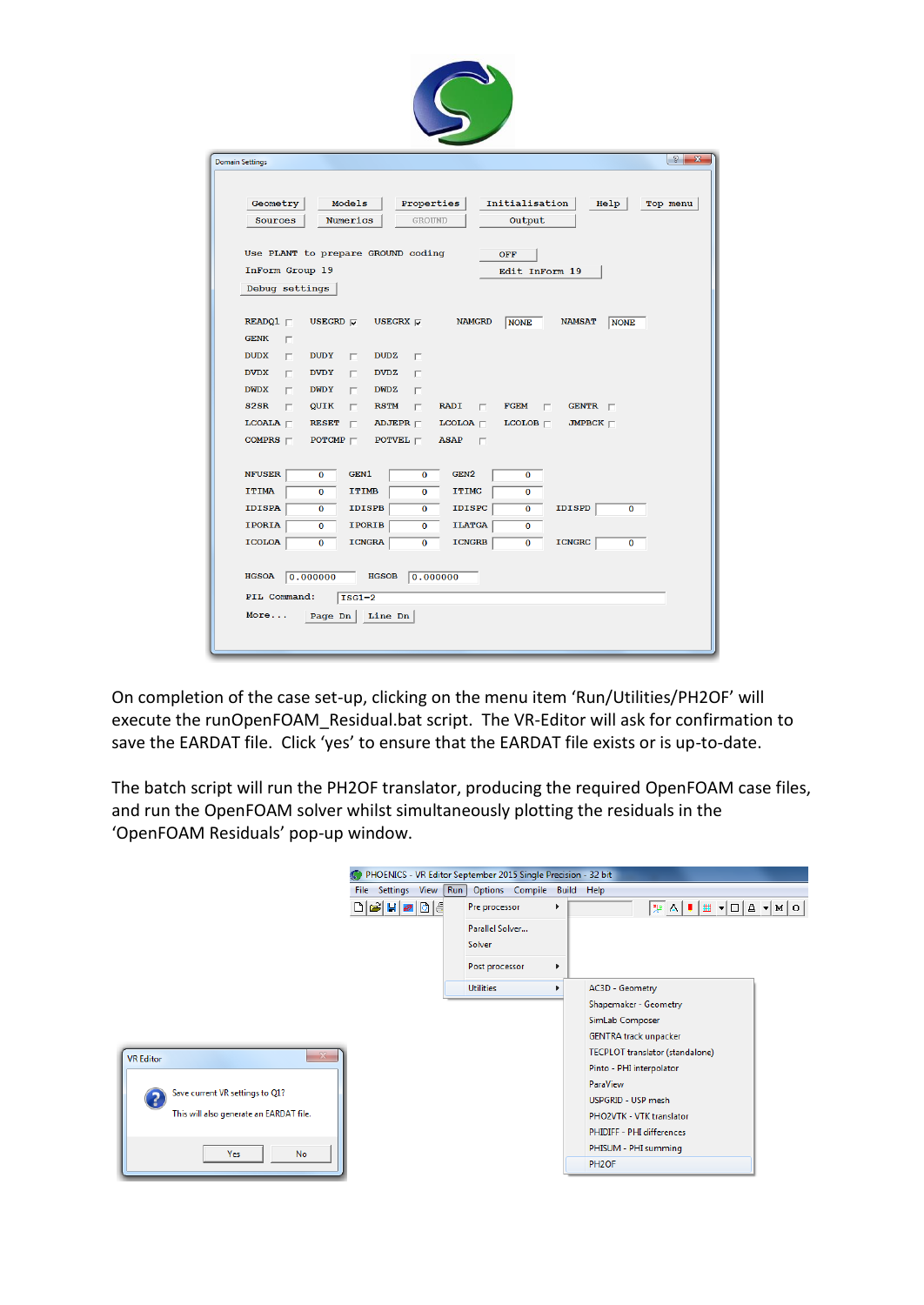

The OpenFOAM simulation can be aborted at any moment by right-clicking the mouse within the residual plot pop-up window. This will also write-out the final time-step data.

| OpenFOAM Residuals       |                                    |                     |                     |                         |
|--------------------------|------------------------------------|---------------------|---------------------|-------------------------|
| File Run Advanced Help   |                                    |                     |                     |                         |
| Paraview                 | Variable                           | <b>Max Residual</b> | <b>Min Residual</b> | <b>Current Residual</b> |
|                          | Ux                                 |                     | 2.21097e-005        | 2.17158e-005            |
|                          | Uz                                 |                     | 2.22835e-005        | 2.18789e-005            |
|                          | p                                  |                     | 0.000113017         | 0.000111204             |
|                          | epsilon                            | 0.390517            | 0.000199003         | 0.000194741             |
|                          | $\mathbf k$                        | -1                  | 0.000426092         | 0.000417246             |
|                          |                                    |                     |                     |                         |
|                          |                                    |                     |                     |                         |
|                          |                                    |                     |                     |                         |
|                          |                                    |                     |                     |                         |
|                          |                                    |                     |                     |                         |
|                          |                                    |                     |                     |                         |
|                          |                                    |                     |                     |                         |
|                          |                                    |                     |                     |                         |
|                          | <b>Time Step Continuity Errors</b> |                     |                     |                         |
|                          | Sum Local: 5.06366e-008            |                     |                     |                         |
|                          | Global: -6.517e-010                |                     |                     |                         |
|                          | Cumulative: 1.03685e-006           |                     |                     |                         |
|                          |                                    |                     |                     |                         |
| Simulation Time: 100 s   |                                    |                     |                     |                         |
| Execution Time : 0.437 s |                                    |                     |                     |                         |

OpenFOAM files can be viewed by selecting the menu item 'Advanced/View Advanced Toolbar'.

| <b>DenFOAM Residuals</b> |                              |  |  |  |
|--------------------------|------------------------------|--|--|--|
| File                     | Run Advanced Help            |  |  |  |
|                          | <b>View Advanced Toolbar</b> |  |  |  |

This causes a side-toolbar to open, with the option to also view the PHOENICS files. Doubleclicking on a file item within the directory tree will enable it to be viewed within the window.

An important file is 'errorFile' which will display any errors that have occurred with the PH2OF translation process. The various log files that are produced by OpenFOAM, such as 'log\_solver', contain information relating to the OpenFOAM simulation and are helpful in diagnosing any run-time errors.

| OpenFOAM Residuals                          |                                                                                   | $\begin{array}{c c c c c c} \hline \multicolumn{3}{c }{\mathbf{C}} & \multicolumn{3}{c }{\mathbf{C}} & \multicolumn{3}{c }{\mathbf{X}} \end{array}$                                                            |
|---------------------------------------------|-----------------------------------------------------------------------------------|----------------------------------------------------------------------------------------------------------------------------------------------------------------------------------------------------------------|
| File Run Advanced Help                      |                                                                                   |                                                                                                                                                                                                                |
| foam<br><b>OpenFOAM Files</b><br>$\oplus$ 0 | DEN1                                                                              | $\cup$                                                                                                                                                                                                         |
| <b>PHOENICS Files</b><br><b>Back</b>        | EL1<br><b>ENUT</b><br><b>EPKE</b><br>epsilon<br>- k                               | $=$ =========<br>F ield<br>  OpenFOAM: The Open Source CFD Toolbox<br>0 peration   Version: 2.3.x<br>A nd<br><b>Example 19 Media</b> 1996 1997<br>www.OpenFOAM.org<br>$\sim$<br>M anipulation<br>$\mathcal{M}$ |
| $= 100$<br>il-system                        | mut<br>- nut<br>$-$ p<br>- PRPS<br>i. u<br>ia-constant<br>errorFile<br>log_solver | FoamFile<br>2.0:<br>version<br>format<br>ascii;<br>class<br>volVectorField;<br>location<br>OpenFOAMCase\0;<br>object<br>U;<br>dimensions $[0 1 -1 0 0 0 0];$<br>internalField uniform (1e-010 0 1e-010);       |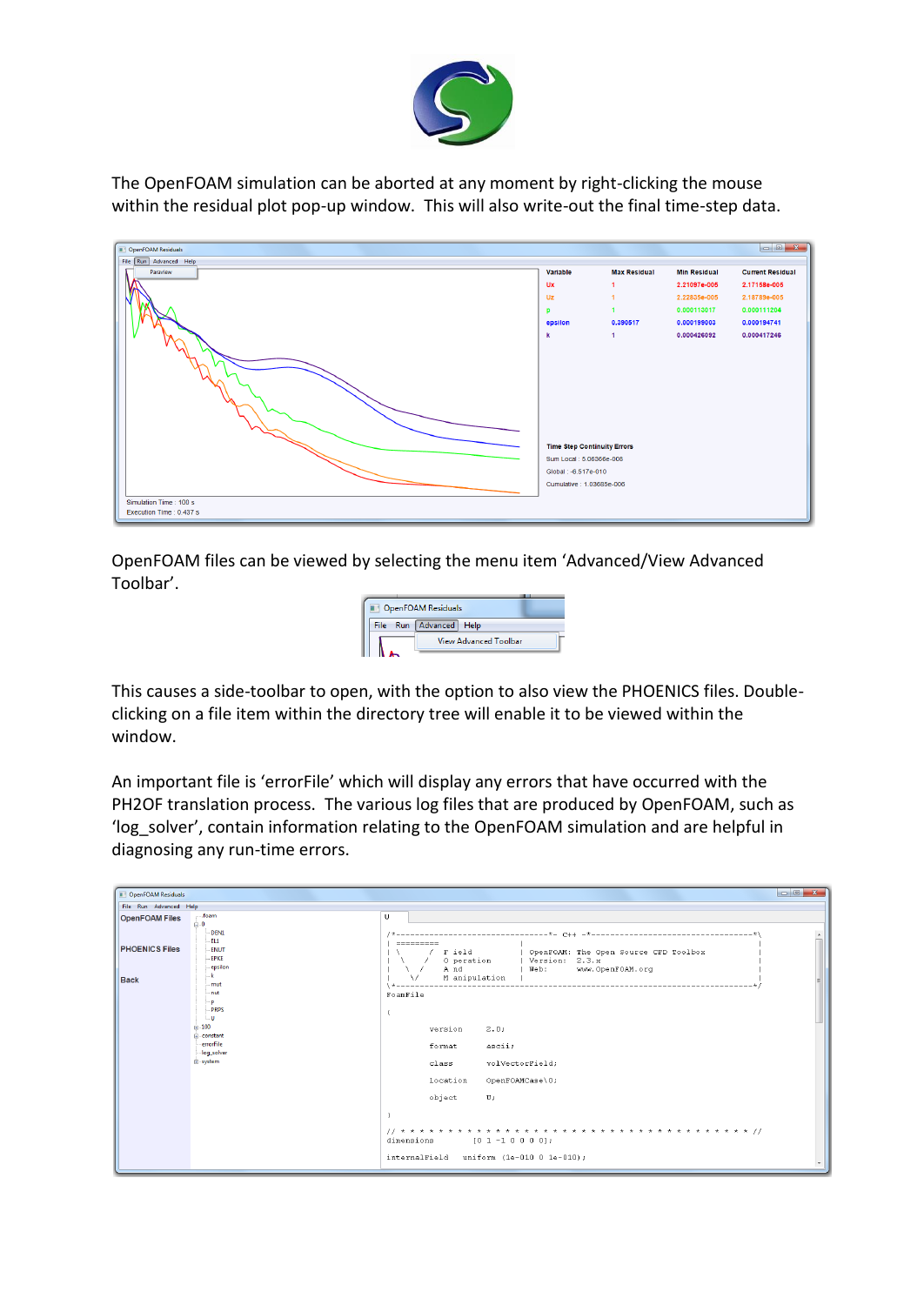

### **2.2 Data visualisation**

The results can be viewed within ParaView by clicking on the menu 'Run/ParaView' within the residual plot window. Alternatively, for simulations which contain non-facetted objects, a PHOENICS phi file will have been written to the working directory. This file can be viewed within the PHOENICS VR-Viewer by selecting 'User-set file names' and ensuring 'Solution file' is set to 'phi'.

| File names                                                                                                         | $\mathcal{P}$<br>$\Sigma$                           |                                |
|--------------------------------------------------------------------------------------------------------------------|-----------------------------------------------------|--------------------------------|
| Files to be used for plotting:<br>Use current result files<br>User-set file names<br>Latest dumped files<br>Cancel | <b>No</b><br>Select files<br>Yes<br><b>No</b><br>OK |                                |
| User File names<br>File names:                                                                                     |                                                     | x                              |
| Input file<br>q1<br>Solution file<br>phi                                                                           |                                                     | <b>Browse</b><br><b>Browse</b> |
| Reset defaults                                                                                                     | Apply<br>OK                                         |                                |

Note: At present, for simulations which contain facetted objects, the results can only be viewed in ParaView. This can also be achieved by selecting the VR-Editor menu option 'Run/Utilities/ParaView,' and within the ParaView environment opening the file OpenFOAMCase/.foam to view the current data.

## **2.3 Using the command line**

PH2OF can be run without the need to enter the VR-Editor. In a working directory containing a valid EARDAT file, running the script 'runOpenFOAM\_Residual.bat' will cause PH2OF to generate the required OpenFOAM input files and then run the simulation whilst simultaneously plotting the residuals. If an OpenFOAMCase directory already exists in the current directory it will be appended with the current date/time and another OpenFOAMCase directory created for the current simulation. Running PH2OF in this way, it is important to ensure that any facetted objects have been saved in STL format within the working directory and that the probe location has been positioned within the fluid region of the grid (by setting i,j,k values of the probe (IXMON, IYMON, IZMON)).

## **3. Files created by PH2OF**

PH2OF will create a new directory called 'OpenFOAMCase' where all OpenFOAM case files are stored. In addition, batch scripts are created within the working directory to enable automatic running of simulations and post-processing of the results. Any errors that occur during the execution of the translator will be written to 'OpenFOAMCase/errorFile' as well as outputted to the console window during execution. Typical errors may be incompatible thermophysical models or invalid turbulence model selection.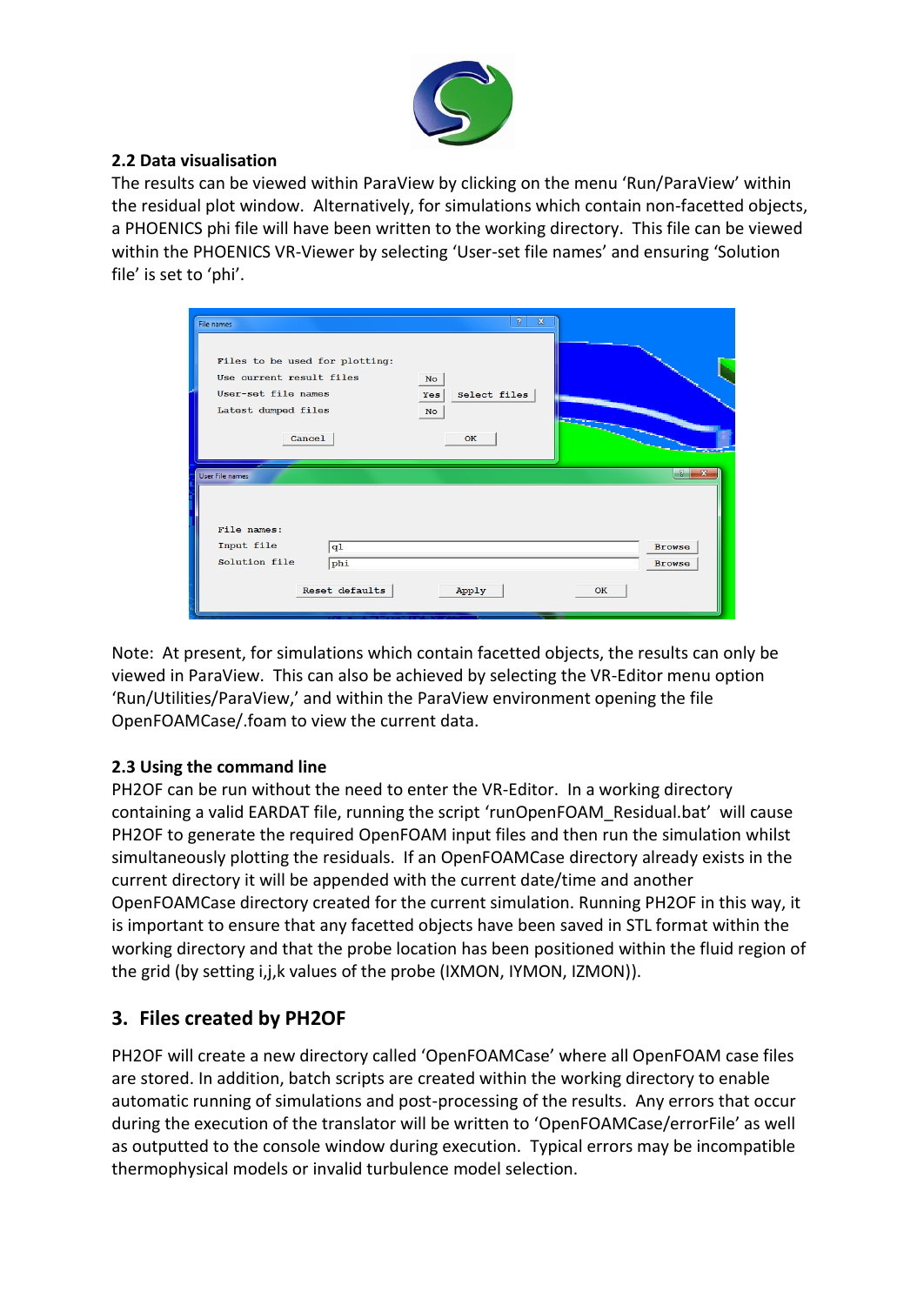

## **4. PH2OF Functionality**

This section lists the current functionality of the PH2OF translator.

#### **Geometry**

- Cartesian co-ordinate systems.
- Time dependence Steady and transient.

#### **Objects**

- Blockage
- Inlet
- Fan Rectangular fan only
- Outlet
- Plate
- Porous plates Superficial velocity only, with pressure drop formulation (Velocitysquared, Power of velocity, Linear in velocity).
- Thin-plate
- Pressure-relief

#### **Models**

- One-phase only
- Scalar equation method for free-surface flows.
- Thermal modelling including conjugate heat transfer.
- Turbulence Models Laminar, constant-effective, KEMODL, KOMODL.
- Transport of C1, C2 etc.
- No radiation at present.
- No combustion/chemical reaction at present.

#### **Properties**

 The majority of material properties can be translated from PHOENICS into OpenFOAM. However, certain configurations are not compatible. An error is outputted for incompatible OpenFOAM material properties and available options are suggested.

(e.g. In OpenFOAM, if the density is defined by the ideal-gas law then the viscosity must be defined by Sutherland's formula.)

#### **Sources**

Gravity – Constant, Boussinesq.

#### **Numerics**

- Linear relaxation only
- Upwind differencing scheme. Others, such as, QUICK, VANL1, LUS, UMIST, CDS can easily be included.